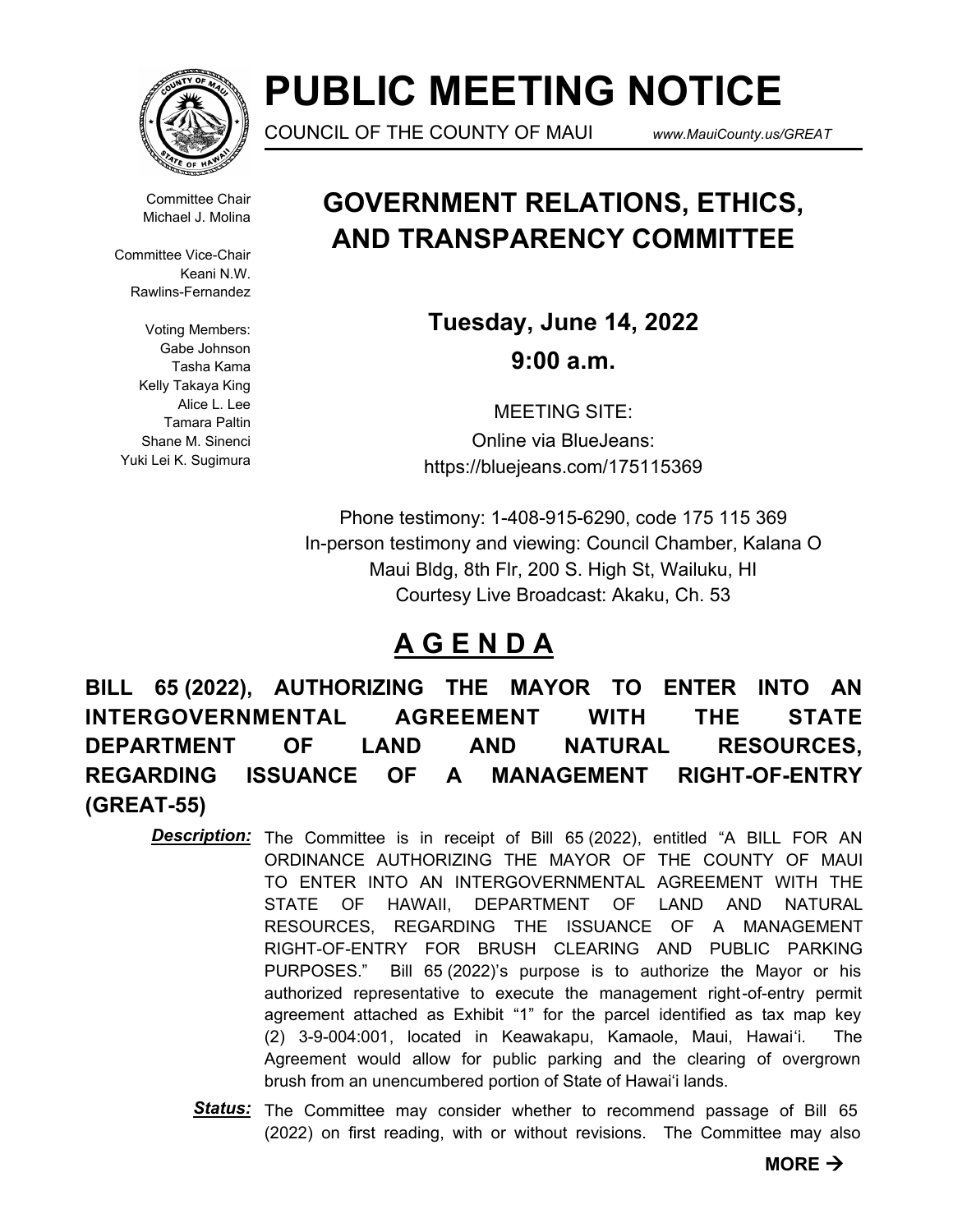consider the filing of Bill 65 (2022) and other related action.

[Bill 65 \(2022\)](http://mauicounty.legistar.com/gateway.aspx?M=F&ID=1a0dee75-585e-44c6-9191-5b22a96b0ec6.pdf)

### **BICYCLE-TOUR PUBLIC SAFETY AND RELATED LITIGATION CONCERNS (GREAT-44)**

**Description:** The Committee is in receipt of the following:

- 1. County Communication 21-453, from Councilmember Michael J. Molina, transmitting a proposed resolution entitled "URGING THE MAYOR TO ADDRESS BICYCLE TOUR PUBLIC SAFETY AND RELATED LITIGATION CONCERNS." The purpose of the proposed resolution is to urge the Mayor to address bicycle-tour public safety and related litigation concerns on Maui Island.
- 2. Correspondence dated March 8, 2022, from Councilmember Michael J. Molina, transmitting a revised proposed bill entitled "A BILL FOR AN ORDINANCE AMENDING CHAPTER 5.22, MAUI COUNTY CODE, RELATING TO LIMITING BIKE TOUR BUSINESSES." The purpose of the revised proposed bill is to amend Chapter 5.22, Maui County Code, to establish limits and restrictions for commercial bicycle-tour businesses to address public safety, traffic, illegal parking, and related litigation concerns on Maui Island.
- Status: The Committee may consider whether to recommend adoption of the proposed resolution, with or without revisions; and passage of the revised proposed bill on first reading, with or without further revisions. The Committee may also consider the filing of County Communication 21-453 and other related action.

[County Communication 21-453](http://mauicounty.legistar.com/gateway.aspx?M=F&ID=954b0909-4592-4407-a445-2d18d05edbaf.pdf)

[Correspondence from Committee Chair 03-08-2022](http://mauicounty.legistar.com/gateway.aspx?M=F&ID=580d141d-e945-40d4-89aa-acb3e27ae3c3.pdf)